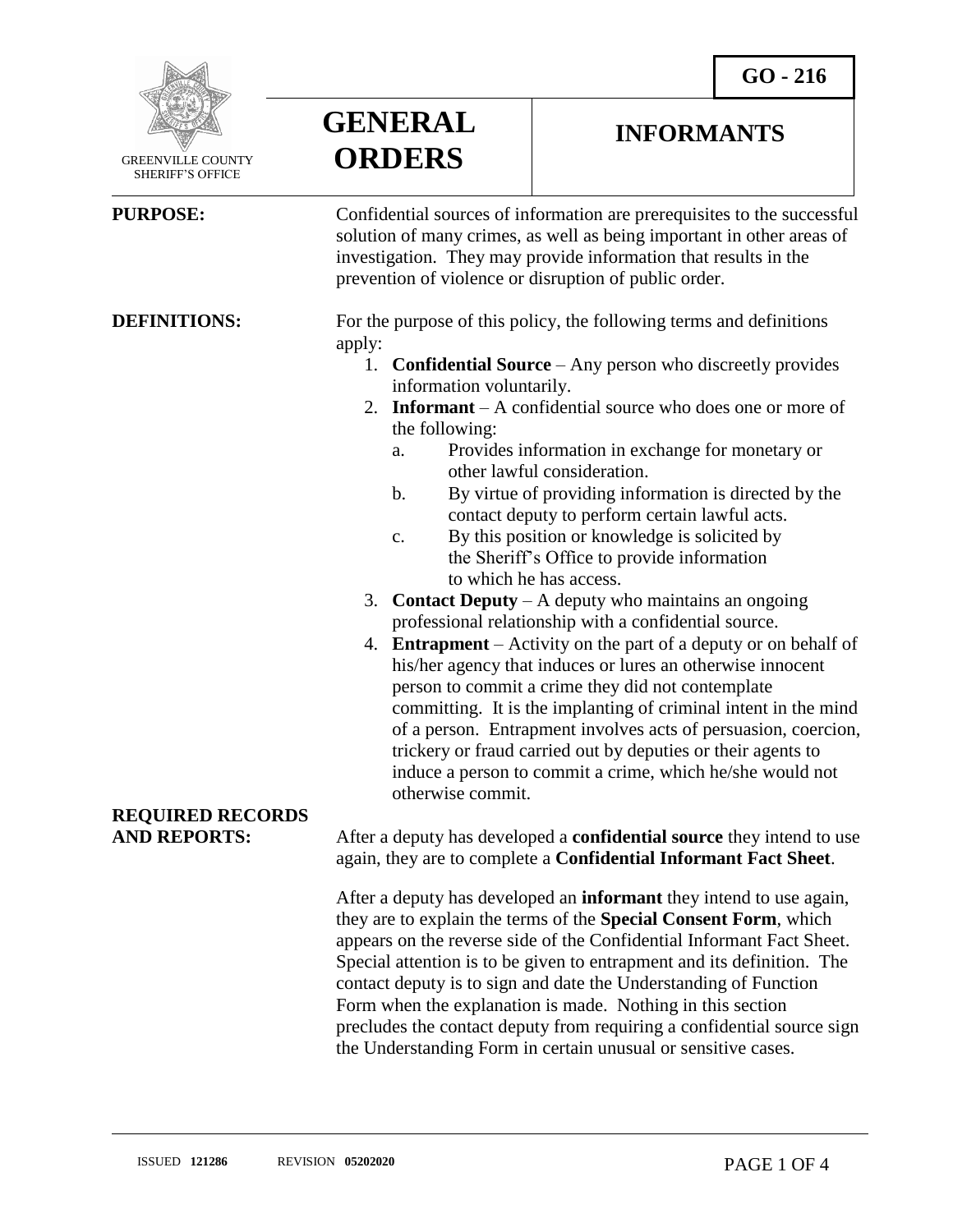**WORKING WITH** 

j

The **Confidential Source Identification Form and Understanding of Function Form** are to be maintained in a secure location by the Division Commander or their designee. Access to completed forms is to be rigidly controlled.

Each time a contact deputy receives criminal information from an informant resulting in an investigation, they are to complete a **Confidential Informant Activity Record** and forward it to their supervisor. A secure location for these files is to be maintained by the Division Commander or their designee. Access to information files is to be strictly controlled.

**INFORMANTS: Informants of the opposite sex -** A contact deputy is to always meet with informants of the opposite sex in the presence of another deputy. If it is in the best interest of the Sheriff's Office, a contact deputy's supervisor may waive this requirement.

> **Questionable situations involving informants -** In situations where the use and/or role of an informant are questionable, the contact deputy is to seek guidance from their supervisor or the Solicitor's Office.

> **Promises / agreements** - A contact deputy is not to make promises, which they cannot keep to an informant. Any agreement regarding a pending criminal charge against an informant is to be made only by the Solicitor's Office.

> **Informant safety** - Care is to be used in all circumstances, especially when activity involving an informant might create a life-threatening situation. Unless exigent circumstances exist, the Division Commander is to be notified as soon as possible about potentially hazardous situations involving informants.

> **Juveniles as informants** - The Greenville County Sheriff's Office accepts information from any source eighteen years of age and older. Persons less than eighteen will not be used as informants without approval from their parents or guardians and a supervisor.

**Informants on parole or probation** - If it is known an informant is on supervised probation or parole, the contact deputy is to notify their probation officer to ensure using the informant does not interfere with conditions of probation or parole.

**Informants working for other deputies / other agencies** - The contact deputy is to attempt to determine whether or not an informant is being used by another law enforcement agency and/or other law enforcement officer to avoid duplication of effort.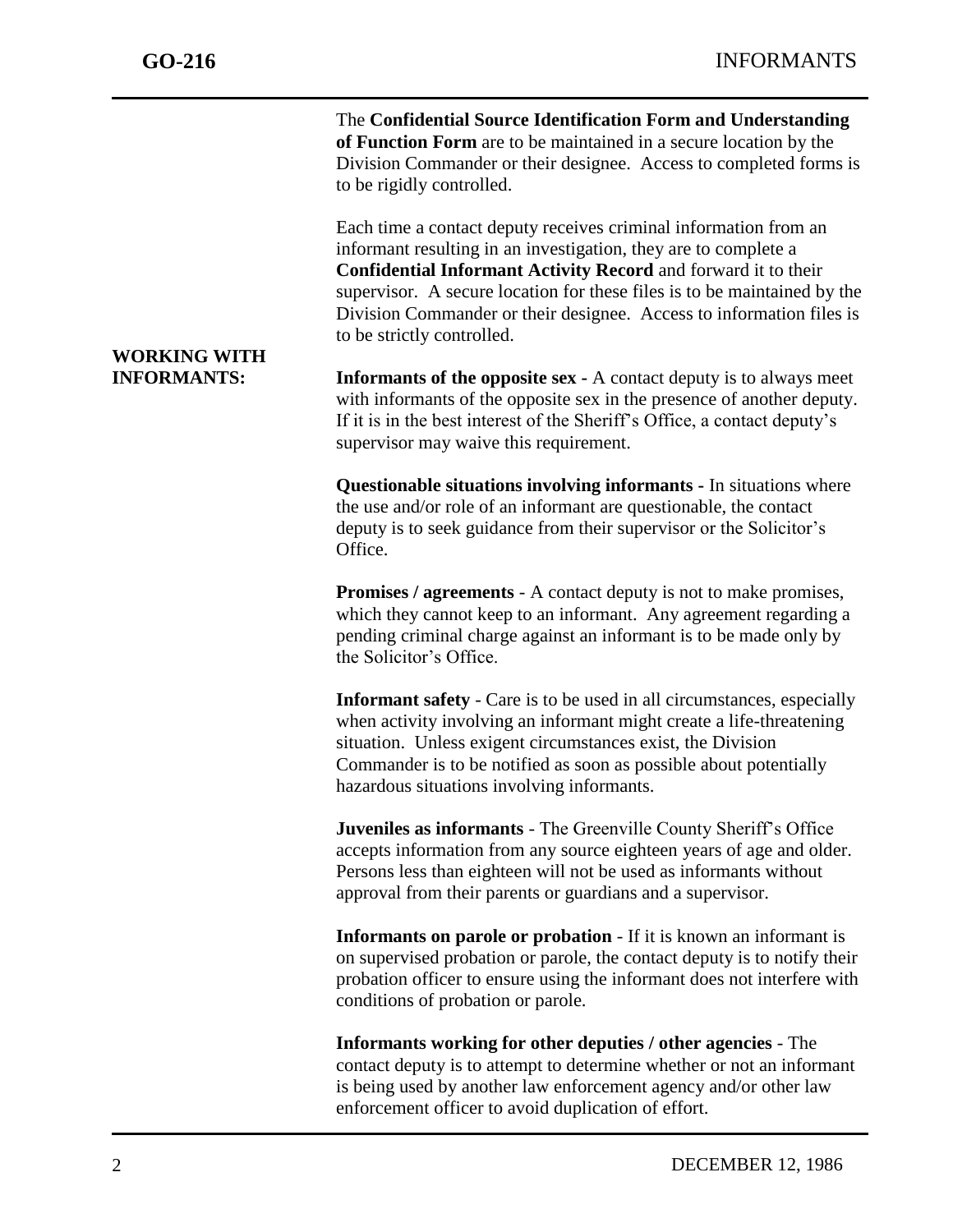j

#### **Vice and organized crime units are to maintain a confidential file on each informant, to include:**

- Biographical and background information.
- Criminal history record, if any.
- Payments made to the informant.
- Information received from informant.
- Informant's involvement in operations.
- Informant's code name or number.

All informant files including related codes are to be maintained under secured, restricted, and controlled access.

**INFORMATION:** The contact deputy is to try to establish credibility and reliability of information from an informant. Methods include, but are not limited to:

- Assessing any information previously provided.
- Checking with other law enforcement agencies for which the informant provided information.
- Surveillance.
- The use of controlled test situations.

**INFORMANTS: Paying informants -** Payments to informants for information may be made from the Evidence Procurement Fund. The commander or the deputy in charge of any special operation is to evaluate and approve fund expenditures.

> **Payment expenditures** - Request for funds are to be submitted before payment. Disbursements in excess of \$500 are to be approved by the Sheriff or his designee.

All disbursements are recorded in the appropriate section of the Evidence Procurement Fund Expenditure Form, in accordance General Order 141 Fiscal Management.

### **Vice and organized crime units maintain receipts after payment that include:**

- 1. The amount and purpose of payment.
- 2. Deputy's name.
- 3. Informant's code or name.
- 4. Information or material purchased.
- 5. Subsequent law enforcement action, if any.
- 6. Date and case number.

# **RELIABILITY OF INFORMANT AND**

# **PAYMENTS TO**